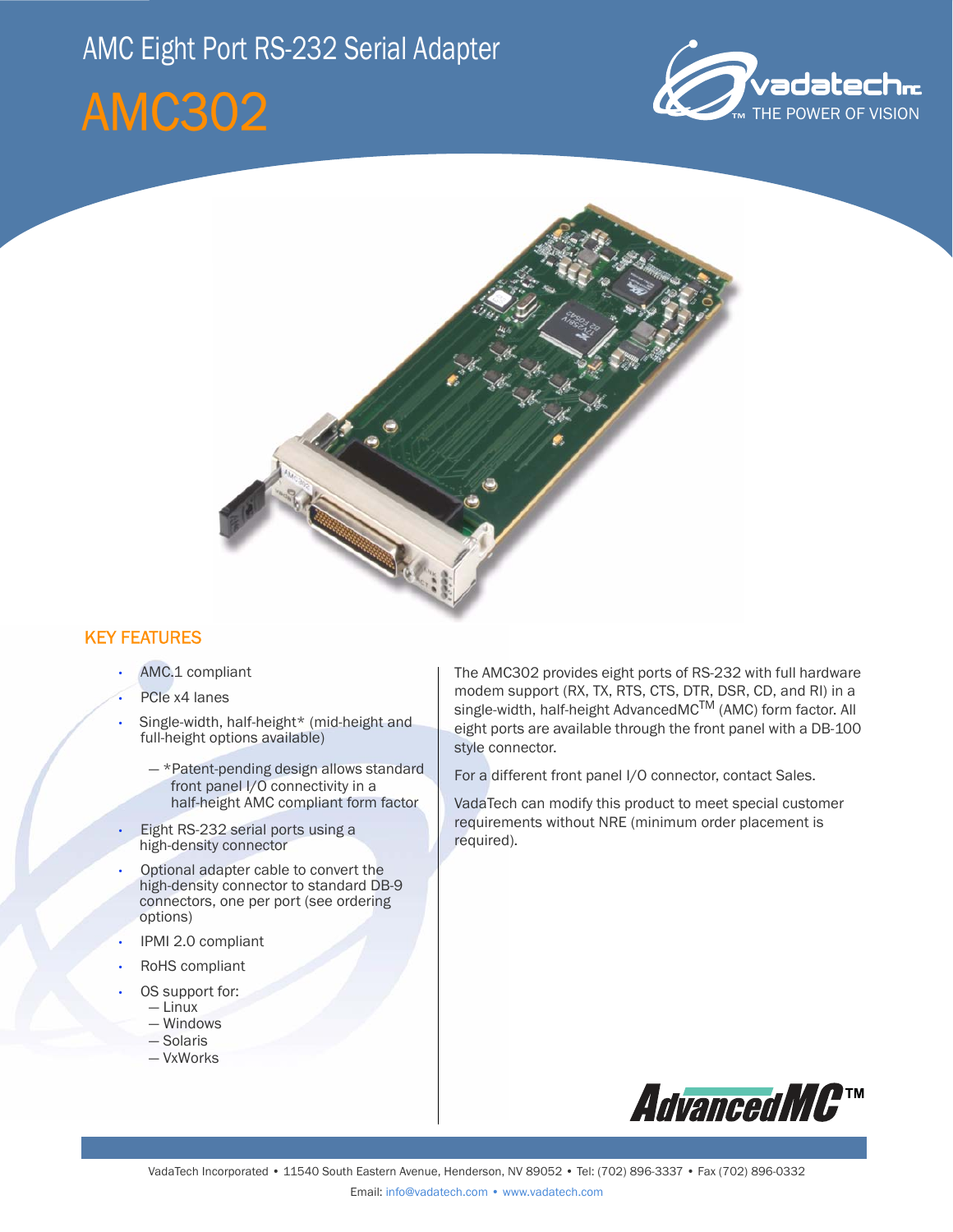### **SPECIFICATIONS**

| Architecture                |                                                                                                                                                                                                                    |                                                                                         |
|-----------------------------|--------------------------------------------------------------------------------------------------------------------------------------------------------------------------------------------------------------------|-----------------------------------------------------------------------------------------|
| Physical                    | <b>Dimensions</b>                                                                                                                                                                                                  | Single-Width, Half-Height (with Mid or Full-Height options)                             |
|                             |                                                                                                                                                                                                                    | Width: 2.89 in. (73.5 mm)                                                               |
|                             |                                                                                                                                                                                                                    | Depth: 7.11 in. (180.6 mm)                                                              |
| <b>Type</b>                 | <b>AMC Serial</b>                                                                                                                                                                                                  | 8-Ports RS-232, full hardware modem support (RX, TX, RTS, CTS, DTR, DSR, CD, and RI)    |
| <b>Standards</b>            |                                                                                                                                                                                                                    |                                                                                         |
| <b>AMC</b>                  | <b>Type</b>                                                                                                                                                                                                        | AMC.1                                                                                   |
| <b>Module Management</b>    | <b>IPMI</b>                                                                                                                                                                                                        | <b>IPMI Version 2.0</b>                                                                 |
| PCIe                        | Lanes                                                                                                                                                                                                              | x4                                                                                      |
| Configuration               |                                                                                                                                                                                                                    |                                                                                         |
| Power                       | <b>AMC302</b>                                                                                                                                                                                                      | 3.5W                                                                                    |
| <b>ESD</b>                  | <b>Human Body Model</b>                                                                                                                                                                                            | Up to ±15 kV                                                                            |
| Environmental               | Temperature                                                                                                                                                                                                        | Operating Temperature: 0° to 65° C (Air flow requirement is to be greater than 200 LFM) |
|                             |                                                                                                                                                                                                                    | Storage Temperature: -40° to +90° C                                                     |
|                             | Vibration                                                                                                                                                                                                          | 1G. 5-500Hz each axis                                                                   |
|                             | <b>Shock</b>                                                                                                                                                                                                       | 30Gs each axis                                                                          |
|                             | <b>Relative Humidity</b>                                                                                                                                                                                           | 5 to 95 percent, non-condensing                                                         |
| <b>Front Panel</b>          | <b>Interface Connectors</b>                                                                                                                                                                                        | High-density DB-100 type connector                                                      |
|                             | (See Ordering Options)                                                                                                                                                                                             | DB-100 to (8) DB-9 Male connectors                                                      |
|                             | <b>LEDs</b>                                                                                                                                                                                                        | IPMI Management Control                                                                 |
|                             |                                                                                                                                                                                                                    | Activity                                                                                |
|                             | Mechanical                                                                                                                                                                                                         | <b>Hot Swap Ejector Handle</b>                                                          |
|                             | <b>Conformal Coating</b>                                                                                                                                                                                           | Humiseal 1A33 Polyurethane Conformal Coating                                            |
|                             |                                                                                                                                                                                                                    | Humiseal 1B31 Acrylic Conformal Coating                                                 |
| <b>Software Support</b>     | <b>Operating Systems</b>                                                                                                                                                                                           | Linux, Windows, Solaris and VxWorks                                                     |
| Other                       |                                                                                                                                                                                                                    |                                                                                         |
| <b>MTBF</b>                 | MIL Spec 217-F > 388,000 Hrs.                                                                                                                                                                                      |                                                                                         |
| <b>Certifications</b>       | Designed to meet FCC, CE and UL certifications where applicable                                                                                                                                                    |                                                                                         |
| <b>Standards</b>            | VadaTech is certified to both the ISO9001:2000 and AS9100B:2004 standards                                                                                                                                          |                                                                                         |
| Compliance                  | RoHS and NEBS                                                                                                                                                                                                      |                                                                                         |
| Warranty                    | Two (2) years.                                                                                                                                                                                                     |                                                                                         |
| <b>Trademarks and Logos</b> | The VadaTech logo is a registered trademark of VadaTech, Inc. Other registered trademarks are the property of their                                                                                                |                                                                                         |
|                             | respective owners. Advanced $MC^{TM}$ and the AdvancedTCA $^{TM}$ logo are trademarks of the PCI Industrial Computers<br>Manufacturers Group. All rights reserved. Specification subject to change without notice. |                                                                                         |
| Note                        | The Half-Height front panel is a patent-pending design. Contact your Sales representative for more information.                                                                                                    |                                                                                         |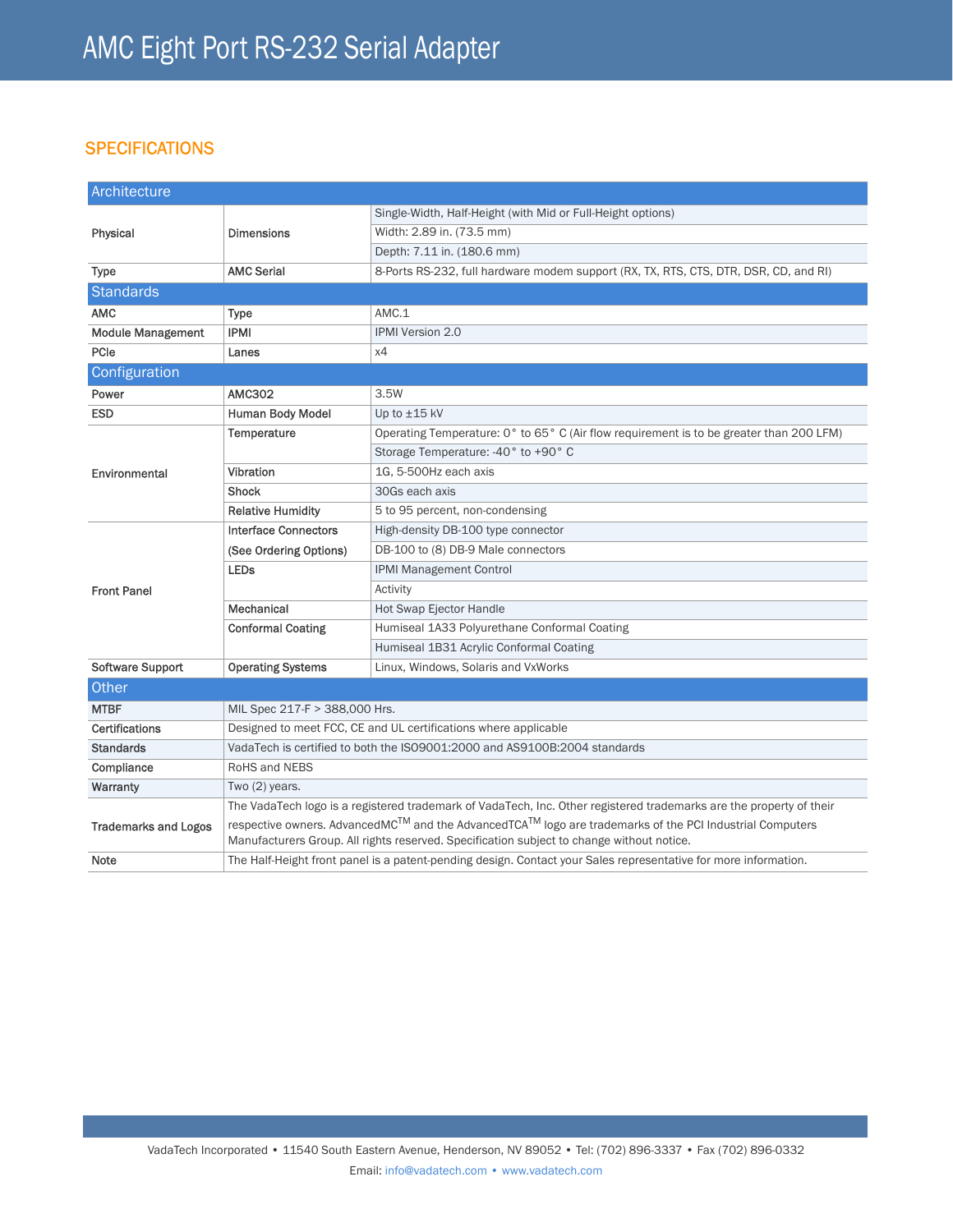

FIGURE 1. AMC302 Functional Block Diagram



FIGURE 2. AMC302 Front Panel